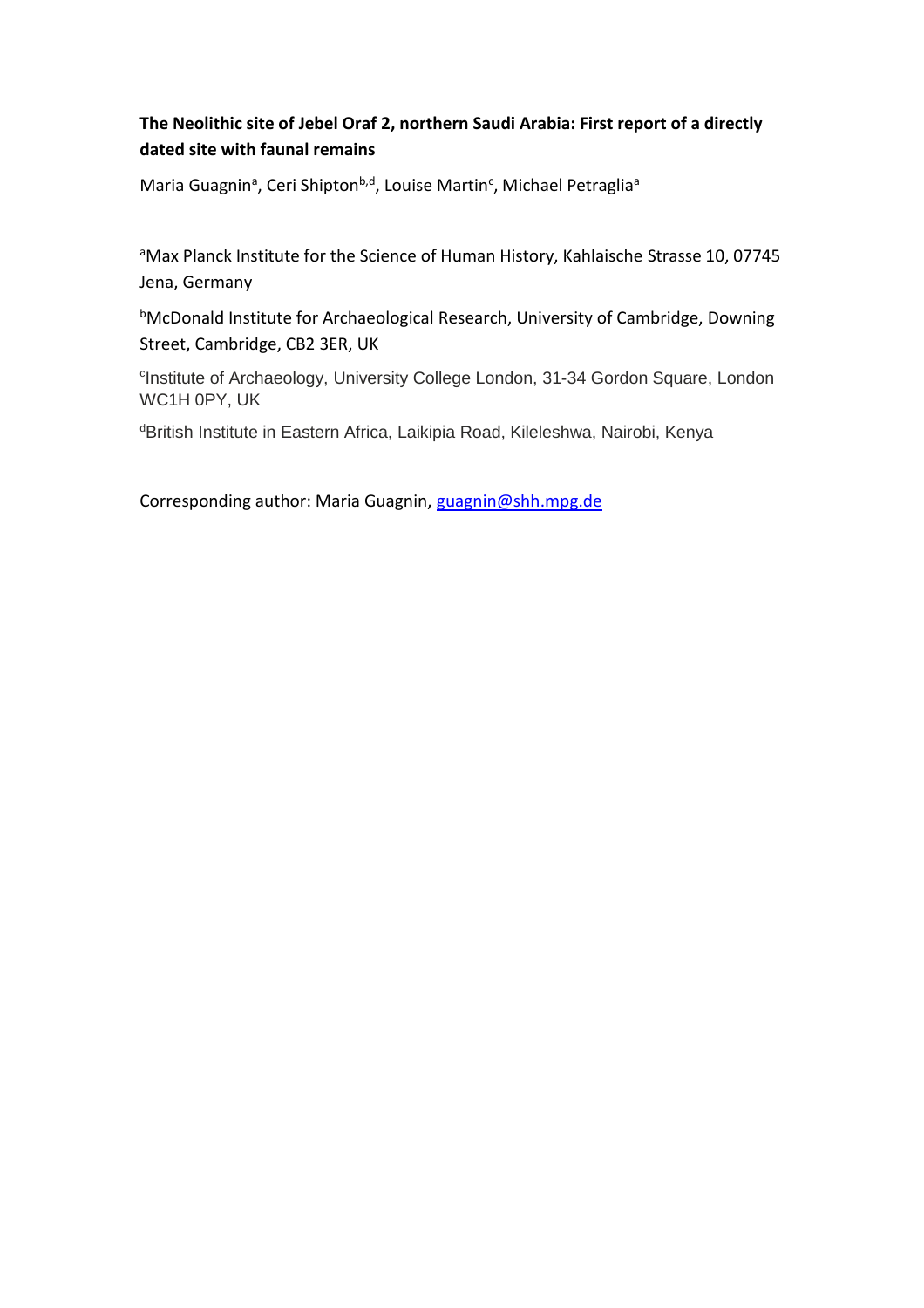# **Abstract**

The archaeological record of the Arabian Neolithic remains extremely fragmentary. Archaeological sites containing faunal remains of early domesticates are extremely rare and only a few sites yielding these excavated in Yemen and along the eastern coast of the Arabian Peninsula. Neolithisation models have therefore had to infer population dynamics and subsistence changes across vast distances. Here we present the first report of a newly discovered Neolithic site in the Jubbah oasis, on the southern edge of the Nefud desert. The site is located on the margin of palaeolake deposits and consists of a large cluster of at least 170 visible hearths. Test excavation of two hearth features yielded radiocarbon ages between 5200 and 5070 BC. Abundant lithics consisted of both ground and chipped stone artefacts, some of which recall the Pottery Neolithic in the Levant. Some 15 fragments of *Bos* dentition were also recovered. The age of the site raises the distinct possibility that the faunal remains represent domestic cattle. The nature of the site, with evidence for repeated occupation, may therefore indicate seasonal use by pastoralists. The site of Jebel Oraf 2 promises to fill a major geographic gap in our understanding of the Neolithisation process in Arabia.

## **Keywords**

Neolithic; Saudi Arabia; Arabian Peninsula; Pastoralism; Faunal remains; Cattle; groundstone tools

#### **Introduction**

In Arabia, the transition to a Neolithic economy arrived in the form of mobile pastoralism. Domestic cattle, sheep and goat were probably introduced from the Levant between 6800 and 6200 BC (Drechsler 2007; Uerpmann et al. 2000). However, the archaeological record of the Arabian Neolithic remains poorly understood as Neolithic sites with faunal remains of domesticates are so far only known from the east coast of the Arabian Peninsula and from Yemen. Two opposing Neolithisation models have been put forward, centring on either a migration of Levantine herders (see for example Drechsler 2009; Uerpmann et al. 2000), or an indigenous adoption of herding. In Yemen, cattle, sheep, and goat are attested at the earliest Neolithic site of Manayzah (Martin et al. 2009), while later sites show an indigenous development of specialised cattle pastoralism (Fedele 2008; Henton et al. 2014; McCorriston et al. 2012). This is in contrast to the archaeological record of the southern Levant where subsistence during the Neolithic was primarily based on cereal and pulse agriculture, caprine herding and some cattle husbandry, with caprine herding still accompanied by hunting in eastern Jordan (Henry et al. 2003; Rollefson et al. 2014). Similarly, the lithic evidence shows Levantine styles of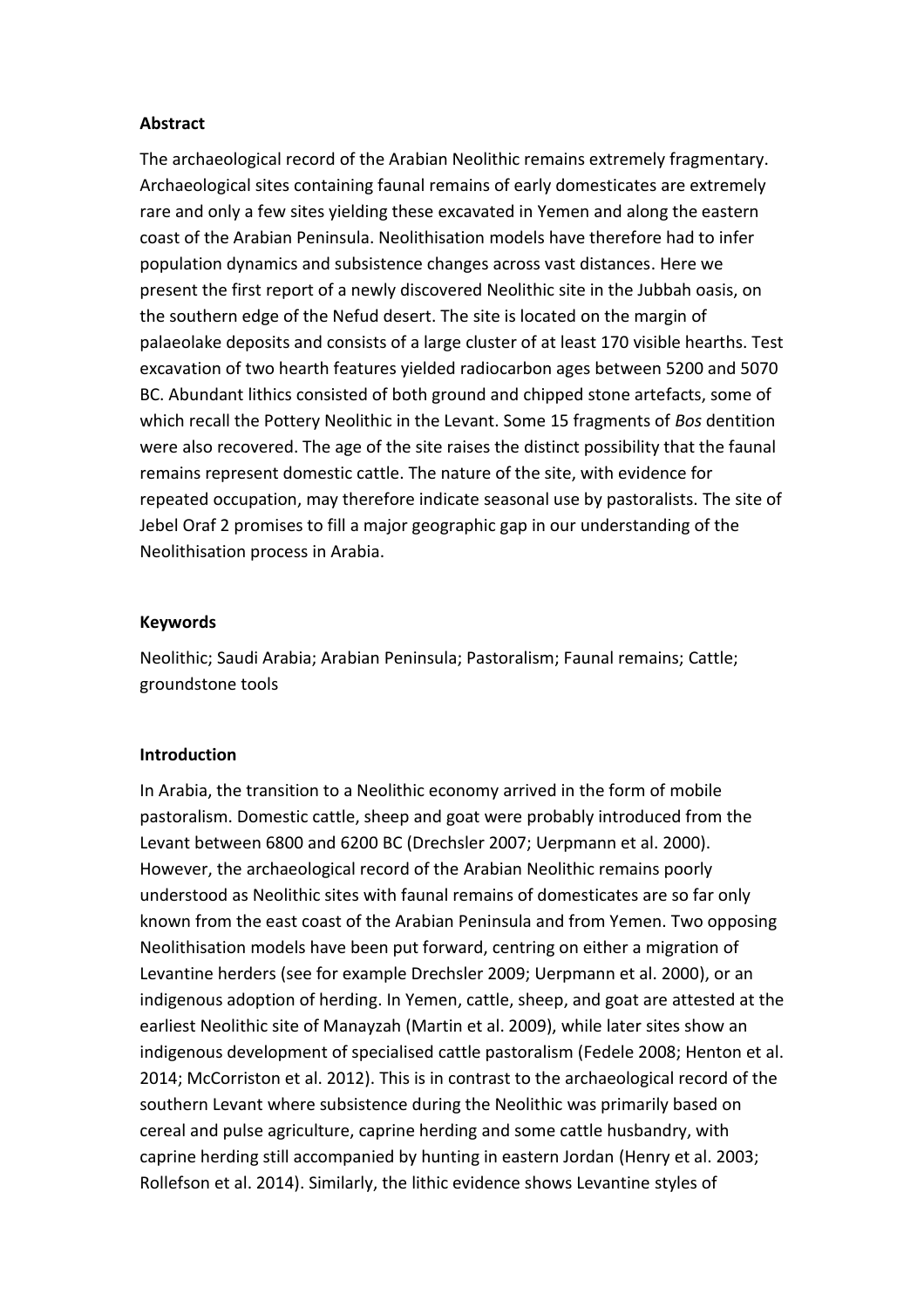pressure flaked bifacial arrowheads in the early Neolithic in the northern peninsula (the Jubbah Oasis and Qatar), but more idiosyncratic fluted and ridged arrowheads in the south (Charpentier & Crassard 2013; Crassard 2009; Crassard et al. 2013; Crassard & Drechsler 2013).

The oasis of Jubbah, on the southern edge of the Nefud desert, is located in the archaeologically little known region of northern Saudi Arabia. Surveys in the 1970s recorded 12 possible Neolithic or Chalcolithic sites in Jubbah with a range of stone tools including tanged arrowheads, blades, and hoes (Figure 1; Garrard et al. 1981; Parr et al. 1978). Recent surveys by the Palaeodeserts project have identified two further early Holocene sites. At Al-Rabyah, a lithic assemblage with bladelets and geometric microliths was attributed to a drier climatic phase around 8000 BC (Hilbert et al. 2014). At Jebel Qattar 101 El-Khiam and Helwan points similar to those recorded during the Pre Pottery Neolitic (PPN) in the Levant (where they occur between 10,200 and 6900 BC) were associated with a palaeolake that was dated to 7000 - 6000 BC (Crassard et al. 2013). However, whether these are the result of Neolithic populations coming from the Levant, or of local groups adopting Levantine lithic technology remains an open question. The method of blank production for the El-Khiam and Helwan points is not the same as in the Levant for example and there are tanged scrapers at Jebel Qattar 101 that are not found in the southern Levantine PPN (Crassard et al. 2013). None of the sites identified so far have yielded faunal remains, and the closest sites with domestic fauna are as far afield as Kuwait, Yemen, and Jordan.

A change from hunting to herding scenes in the stratigraphy of the local rock art, along with continuity in the depiction of cultural markers associated with human figures (such as headdresses and penis sheaths) may indicate that local hunters, perhaps associated with the PPN arrowheads, adopted cattle herding (Guagnin et al. 2015). The rock art also shows the herding of goat and possibly sheep (Guagnin et al. 2017).

While the rock art of Jubbah is indicative of links with sites further south, such as Shuwaymis and Hanakiyah, the lithic record of Jebel Qattar 101, and the presence of sheep and goat also suggest contact with the Levant. The population dynamics and timing of the local Neolithisation process now need to be substantiated in the archaeological record.

Here we present a first report of a newly discovered Neolithic habitation site in the Jubbah basin, with features, stone tools, and faunal remains. The presence of Neolithic faunal remains has the potential to close a major gap in our understanding of the timing and the population dynamics of the Neolithic in Arabia. Larger scale excavations of the site are currently being planned and will form the basis for more detailed reports in the near future.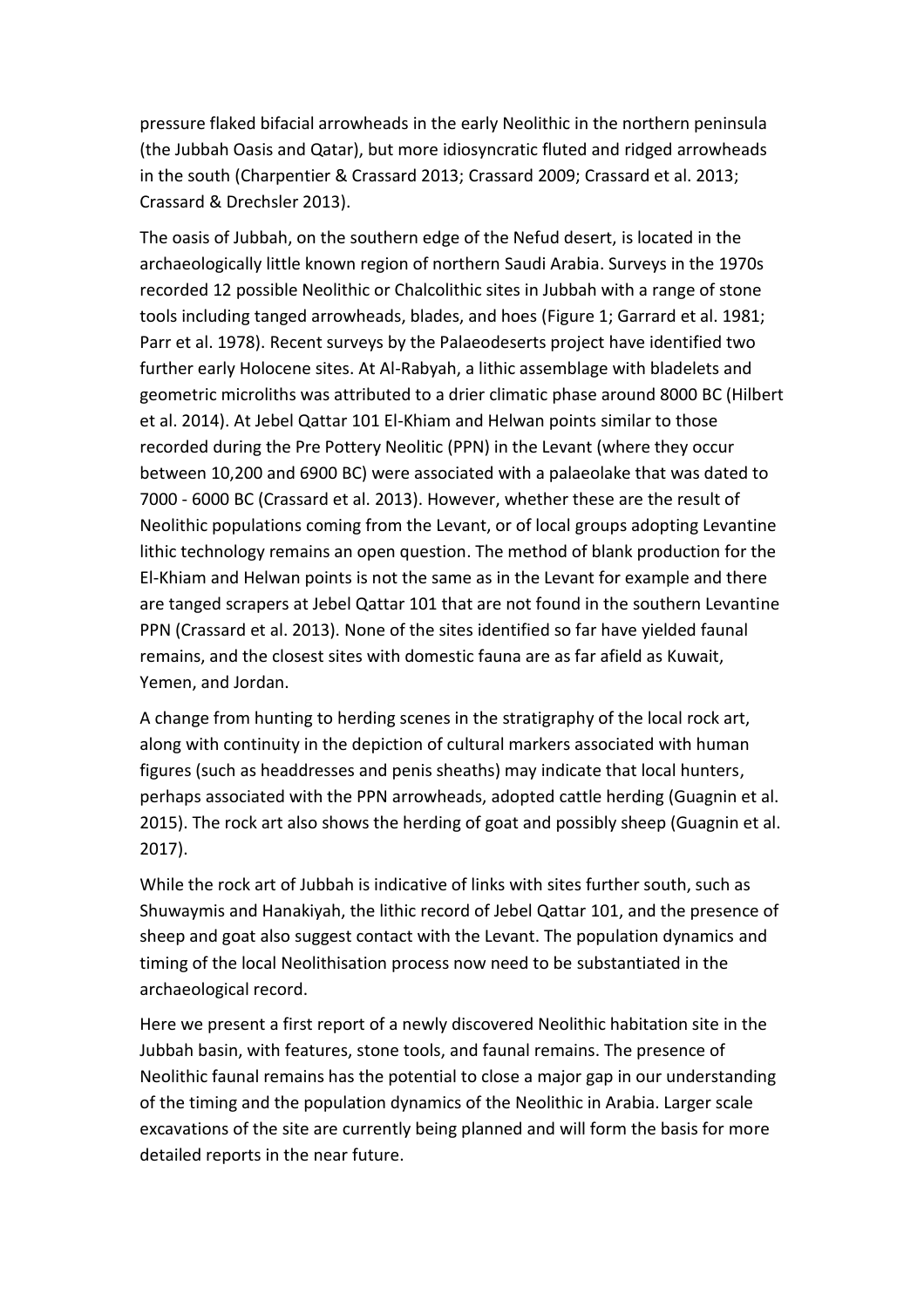

Figure 1 False colour Landsat TM satellite image of the Jubbah oasis and surrounding Jebels (bands 1 and 4; band 1 modified in blue for better visibility of lake deposits). Palaeolake deposits are visible in blue. Sand seas surround the jebels and palaeolake deposits. Neolithic sites mapped by Garrard and colleagues (1981) are indicated with triangles; early Holocene sites recorded by the Palaeodeserts project are indicated with stars.

# **Results**

Several archaeological surveys and excavations have been carried out in the Jubbah oasis by the Palaeodeserts Project team in recent years (e.g., Crassard et al. 2013; Hilbert et al. 2014; Guagnin et al. 2017). In 2011, hearth features were noted during an initial survey of archaeological sites and palaeolake deposits in the area around Jebel Oraf. In 2015, the area was revisited during a survey of the rock art and associated archaeological features in the wider Jubbah basin (Guagnin et al. 2017). This second, more detailed survey and investigation revealed a large cluster of 170 visible hearths. The site of Jebel Oraf 2 is located on the edge of palaeolake deposits, ca 900m from the base of Jebel Oraf ([Figure 2](#page-4-0)). Numerous lithics, grinding stones, and faunal remains were visible on the surface. The visible extent of the site was mapped, and faunal remains and stone tools were collected from the surface for further analysis. In addition, two hearths were identified for test excavations in order to collect charcoal samples for radiocarbon dating and in the hope of securing material culture and faunal remains from stratified contexts.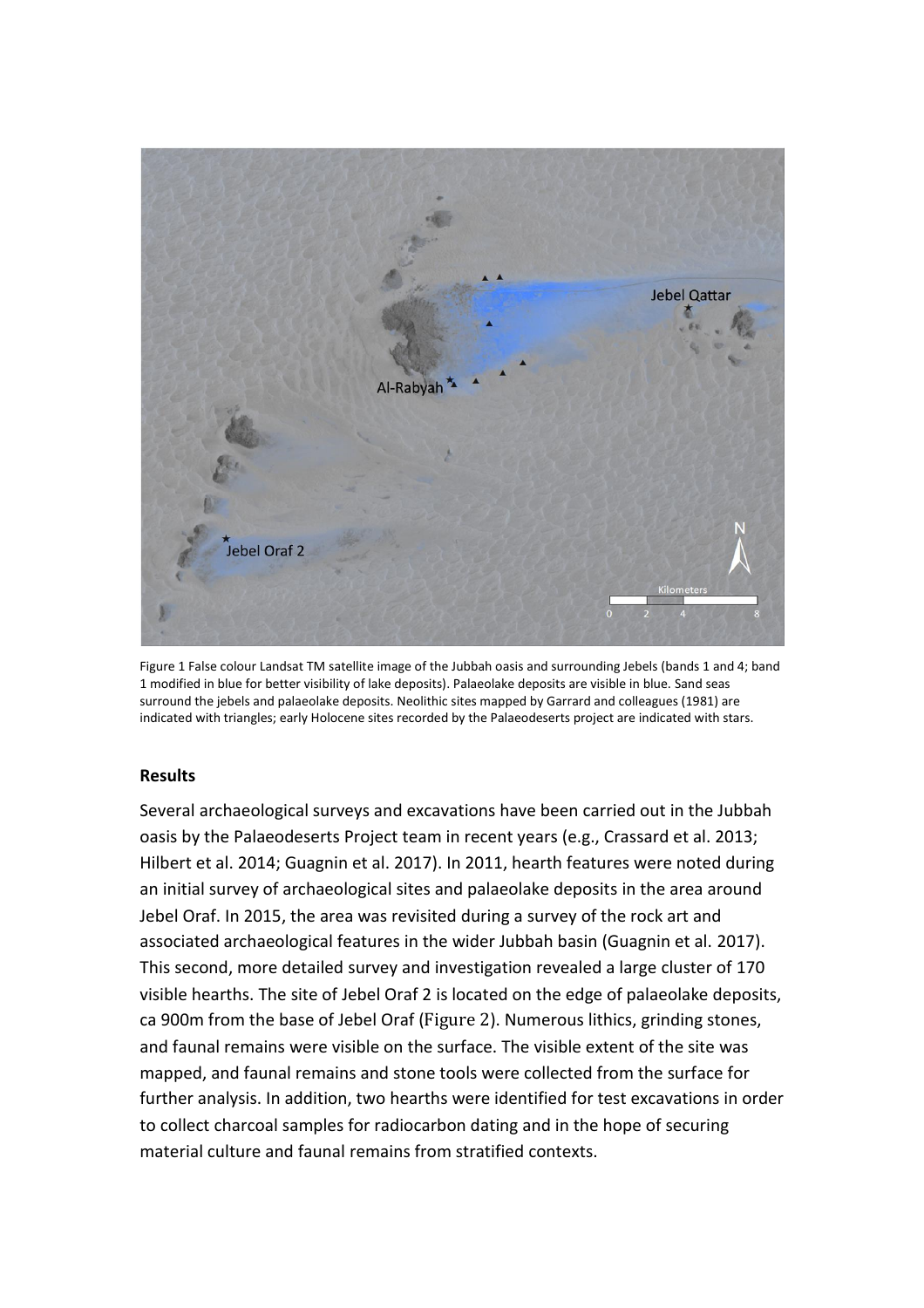

Figure 2 Google Earth image showing the outline of the visible cluster of hearths at Jebel Oraf 2. The two pink pins indicate the locations of the two excavated hearths.

#### <span id="page-4-0"></span>*Test excavations*

<span id="page-4-1"></span>On the site surface, hearths were identifiable as distinct clusters of stones. Test excavations were carried out in two separate features, a smaller hearth (ORF2\_1) and a larger hearth (ORF2\_2). The excavations showed that shallow pits of ca 5-6cm depth were dug in the sand to accommodate the hearths. Sandy layers with high concentrations of charcoal were found inside each pit, topped with stones that show evidence of exposure to heat. These hearths appear to have been at least partly deflated, causing the stones to appear slightly raised against the surrounding sand, and exposing ashy deposits and fragments of bone. Hearth 1 (ORF2\_1) was ca 45- 50cm in diameter. Hearth 2 (ORF\_2) was of similar size and can be seen sitting on top of a grey ashy layer on the top left of the test excavation. Directly beneath Hearth 2 was a grey layer with charcoal inclusions that appears to form part of the lake deposit. This was excavated to a depth of ca 8cm in an area of 50cm by 60cm ([Figure 3](#page-5-0)). Samples from both hearths yielded radiocarbon ages, placing them in the late 6<sup>th</sup> millennium BC ([Table 1](#page-4-1)). Both excavated hearths appear to be the result of a single, small fire.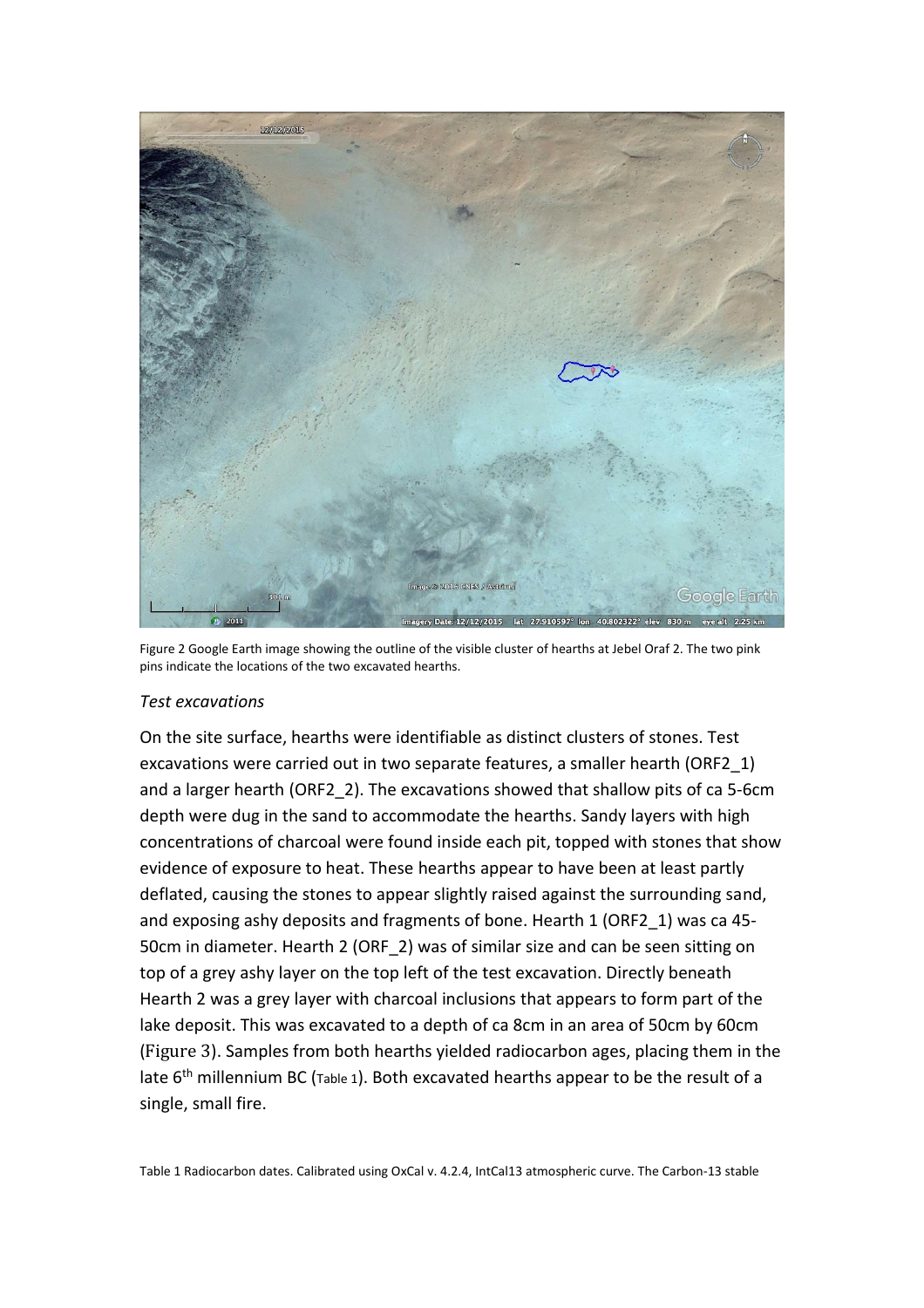isotope value ( $\delta^{13}$ C) was measured on prepared graphite using the AMS spectrometer. The radiocarbon date has therefore been corrected for isotopic fractionation. However the AMS-measured δ<sup>13</sup>C value can differ from the δ <sup>13</sup>C of the original material and it is therefore not shown. Samples were washed in hot HCl, rinsed and treated with multiple hot NaOH washes. The NaOH insoluble fraction was treated with hot HCl, filtered, rinsed and dried.

| Lab code | Sample<br>Code | <b>Dated</b><br>material | <b>Context</b>                               | Radiocarbon date                | <b>Calibrated</b><br>date          |
|----------|----------------|--------------------------|----------------------------------------------|---------------------------------|------------------------------------|
| Wk43210  | ORF2 1         | Charcoal                 | Charcoal deposit                             | 6156±29 BP (AMS<br>measurement) | 5220-5020 cal<br><b>BC</b>         |
| Wk43212  |                | ORF2 2 Charcoal          | Lake deposit<br>directly below<br>the hearth | 6242±23 BP (AMS<br>measurement) | 5300-5200 &<br>5170-5070 cal<br>BС |



<span id="page-5-0"></span>Figure 3 Jebel Oraf 2 Right: Hearths as they appear on the surface, typically with grindstone fragments on top; top left: excavation of Hearth 1 (ORF2\_1); bottom left: excavation of Hearth 2 (ORF2\_2) and of lake deposit with charcoal inclusions directly below.

#### *Faunal remains*

Bone fragments are visible on the surface across the site. Some 15 fragments of large bovid dentition were collected from the surface around Hearth 2. Based on their morphology and size they appear to be adult *Bos*, similar in size to domestic cattle, although larger samples and morphometric analysis are required to confirm this attribution. The fragments make up a minimum of two teeth, which could potentially belong to the same individual. All tooth fragments are highly weathered and show abrasion, which may have been caused by exposure to sand or water. Two further tooth fragments belonging to the same species were recovered from the ashy deposit that forms part of Hearth 2.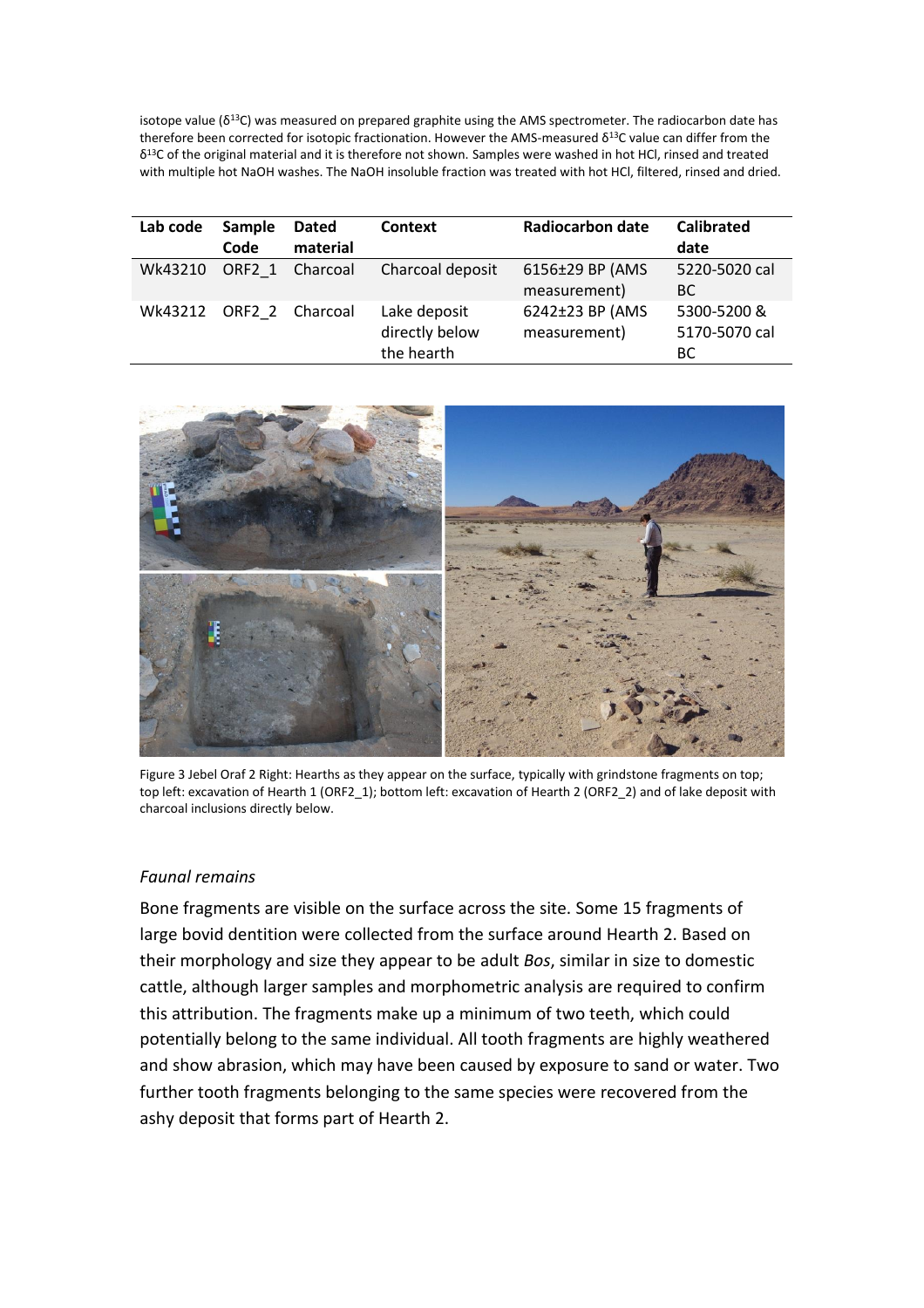## *Lithics*

Lithics were abundant on site, and consisted of both grindstone fragments and knapped artefacts. The grindstone fragments were typically located on or beside the hearths, and were nearly exclusively made of local sandstone, often showing bifacial flaking around the perimeter to shape them. The majority of knapped lithics were small quartz and quartzite pieces produced from pebbles which were locally available in the Oraf Basin. Expedient reduction methods were noted among the local cores including bipolar, single platform, and multi-platform cores. The test excavation in Hearth 2 produced 51.7g of local quartz/quartzite flakes and 0.1g of exotic chert flakes, and did not include any cores or retouched pieces. The excavation also produced a grindstone fragment 103.5 mm in maximum dimension and 26.2 mm in thickness.

A random sample of exotic lithics were collected from the surface. Of the 58 lithics, 6 (10.3%) were chert and chalcedony cores, and similarly to the local material included bipolar, single platform, and multi-platform pieces, with the addition of invasively flaked tabular chert. Of the 44 flakes, 30 (68.1%) were retouched, with end-scrapers typical of the more formal types (Figure 4). A tongue-shaped scraper was also recovered ([Figure 4](#page-6-0)), which is a form known from the Pottery Neolithic and Chalcolithic of the Levant (Rosen 1997). Four groundstone axe fragments on rhyolite and chert were among the exotic lithics ([Figure 4](#page-6-0)). Groundstone axes in chert, an extremely hard and difficult stone to grind, are characteristic of the Levantine late Pre Pottery Neolithic and PN (Barkai 2005). A PN chronology for the site accords with the radiocarbon dates obtained from the fireplaces.

<span id="page-6-0"></span>

Figure 4 Examples of chert lithics collected at Baja Harayiq. Top left –endscraper; top right - tongue-shaped scraper; bottom –groundstone axe distal fragment.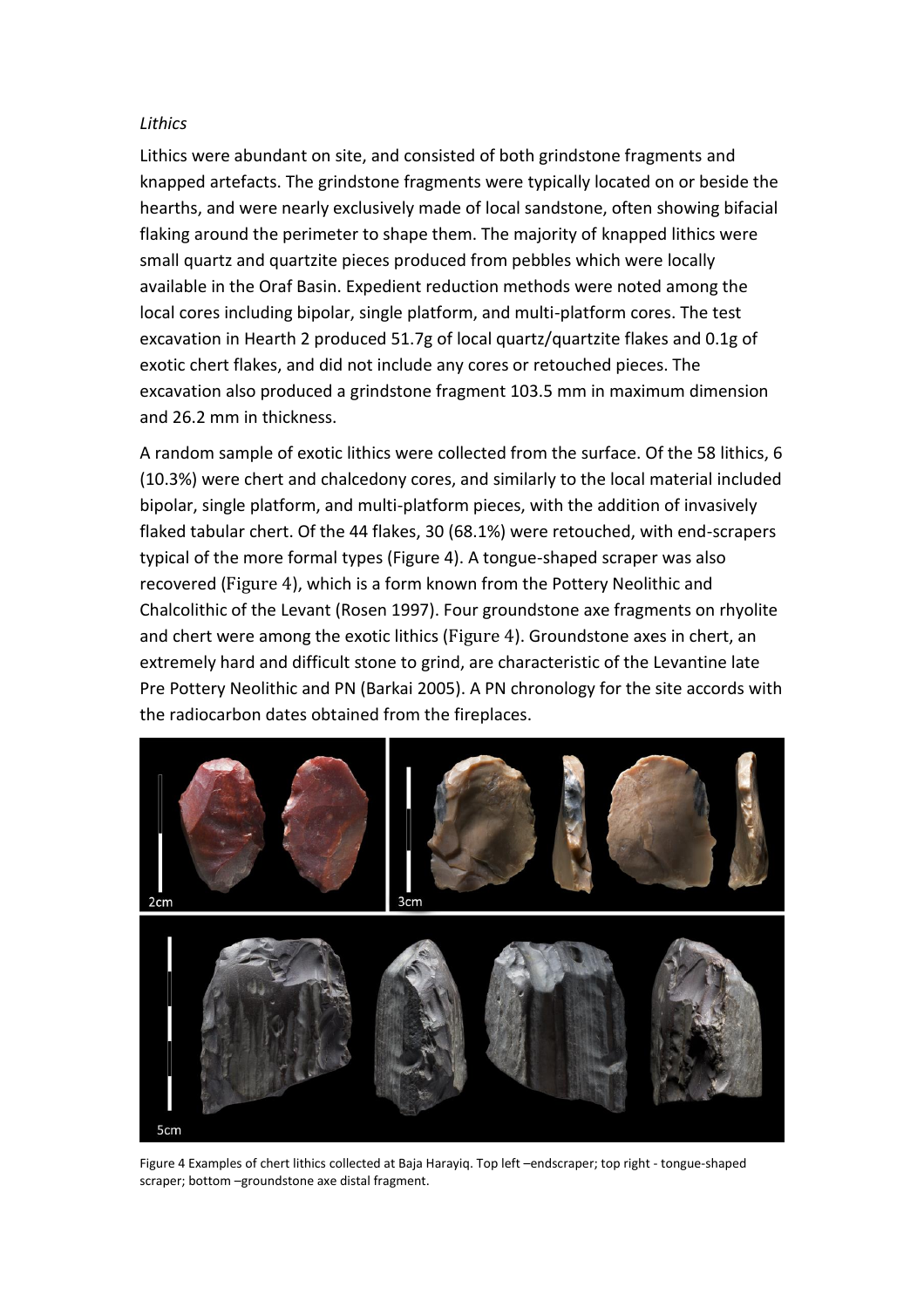## **Discussion**

The site of Jebel Oraf 2, located near the base of Jebel Oraf in the Jubbah oasis, is the first Neolithic site in northern Arabia to yield associated faunal remains, stone tools, and well-preserved features in dateable contexts. At this stage in our research, recovered tooth fragments are too few and fragmentary for a morphological distinction between wild and domestic cattle; wild aurochs (*Bos primigenius*) certainly needs consideration in the light of evidence showing its presence in the Neolithic of eastern and southern Arabia (summarised in McCorrison & Martin 2009). There is the distinct possibility, however, that the faunal remains represent domestic cattle. Radiocarbon dates place the site in the late  $6<sup>th</sup>$  millennium BC, when pastoralism is likely to have been firmly established. Moreover, the nature of the site, with evidence for repeated occupation, may indicate seasonal use by pastoralists. This interpretation is supported by the lithic evidence, where a high frequency of well-used grinding stones suggest longer term occupation, while exotic materials indicate contact across longer distances. Comparable sites have also been recorded from the central Sahara, where semi-residential settlements of the Middle Pastoral period (ca 5000-3800 BC), located on lake shores in interdune corridors (di Lernia 1999), show similar intrasite organisation with multiple fireplaces and associated grinding stones.

Both the rock art and the faunal record show evidence for cattle herding. This is in contrast to the dominant caprine pastoralism attested in eastern Jordan and the southern Levant (Martin & Edwards 2013) and may represent an adaptation to local environmental conditions in the Jubbah oasis. Although the rock art shows clear cultural links with central Saudi Arabia, the lithic technology is more indicative of links with the Levant, notwithstanding some idiosyncrasies. Further investigations will be conducted to reveal the nature and extent of local adaptations and introduced elements, and to place Jebel Oraf 2in the context of wider cultural patterns and population dynamics in the Neolithic of the Middle East.

# **Acknowledgements**

We thank His Royal Highness Prince Sultan bin Salman, President of the Saudi Commission for Tourism and National Heritage, and Prof. Ali Ghabban, Vice President, for permission to carry out the fieldwork in Jubbah. The fieldwork at Jubbah could not have been done without the support of our Saudi colleagues, especially Habeeb Turki, Abdullah Alsharekh and Abdulaziz al Omari. We also thank Giulio Lucarini, University of Cambridge, for discussion about the grinding stones, and Ian Cartwright, University of Oxford, for photography. The Palaeodeserts research was funded by the European Research Council (no. 295719, to MDP) and the Saudi Commission for Tourism and National Heritage.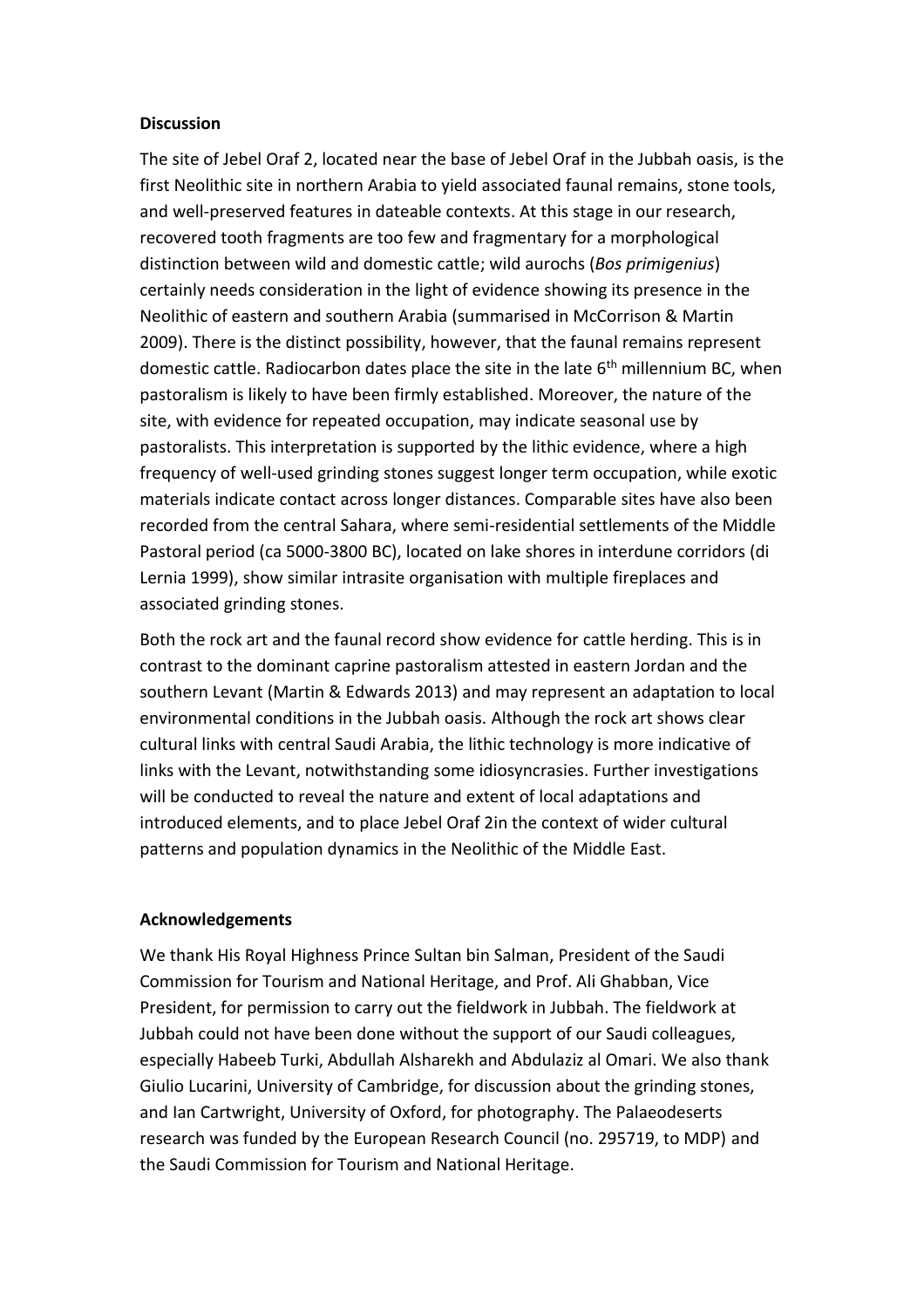## **References**

Bailey, G.N., Alsharekh, A., Flemming, N.C., Momber, G., Moran, L.J., Sinclair, A., King, G.C.P., Vita-Finzi, C., Al Ma'Mary, A., Al Shaikh, N.Y. ,Al Ghamdi, S. 2014. Coastal archaeology and prehistory in the Southwest Region of Saudi Arabia and the Farasan Islands: report on the 2004 and 2006 surveys of the joint Saudi-UK Southern Red Sea Project. *Atlal* 22: 134-157.

Barkai, R. 2005. *Flint and Stone Axes as Cultural Markers: Socio-Economic Changes as Reflected in Holocene Flint Industries of the Southern Levant.* Berlin: Ex oriente.

Charpentier, V. & Crassard, R. 2013. Back to Fassad … and the PPNB controversy. Questioning a Levantine origin for Arabian Early Holocene projectile points technology. *Arabian Archaeology and Epigraphy* 24: 28-36.

Crassard, R. 2009. Modalities and characteristics of human occupations in Yemen during the Early/Mid-Holocene. *Comptes Rendus Geoscience* 341(8): 713-725.

Crassard, R. Drechsler, P. 2013. Towards new paradigms: multiple pathways for the Arabian Neolithic. *Arabian Archaeology and Epigraphy* 24: 3-8.

Crassard, R., Petraglia, M.D., Parker, A.G., Parton, A., Roberts, R.G., Jacobs, Z., Alsharekh, A. Al-Omari, A., Breeze, P., Drake, N.A., Groucutt, H.S., Jennings, R., Régagnon, E. & Shipton, C. 2013. Beyond the Levant: First Evidence of a Pre-Pottery Neolithic Incursion into the Nefud Desert, Saudi Arabia. *PLoS ONE* 8(7): e68061. Doi: 10.1371/journal.pone.0068061

Di Lernia. 1999. Discussing pastoralism. The case of the Acacus and surroundings (Libyan Sahara). *Sahara* 11: 7-20.

Drechsler, P. 2007. The Neolithic dispersal into Arabia. *Proceedings of the Seminar for Arabian Studies* 37: 93-109.

Drechsler, P., 2009. *The Dispersal of the Neolithic over the Arabian Peninsula*. BAR International Series 1969. Archaeopress, Oxford.

Fedele, F.G. 2008. Wadi at-Tayyilah 3, a Neolithic and Pre-Neolithic occupation on the eastern Yemen Plateau, and its archaeofaunal information. *Proceedings of the Seminar for Arabian Studies* 38: 153-172.

Fernandes, V., Alshamali, F., Alves, M., Costa, M.D., Pereira, J.B., Silva, N.M., Cherni, L., Harich, N., Cerny, V., Soares, P., Richards, M.B. & Pereira, L. 2012. The Arabian Cradle: Mitochondrial Relicts of the First Steps along the Southern Route out of Africa. *The American Journal of Human Genetics* 90: 347-355.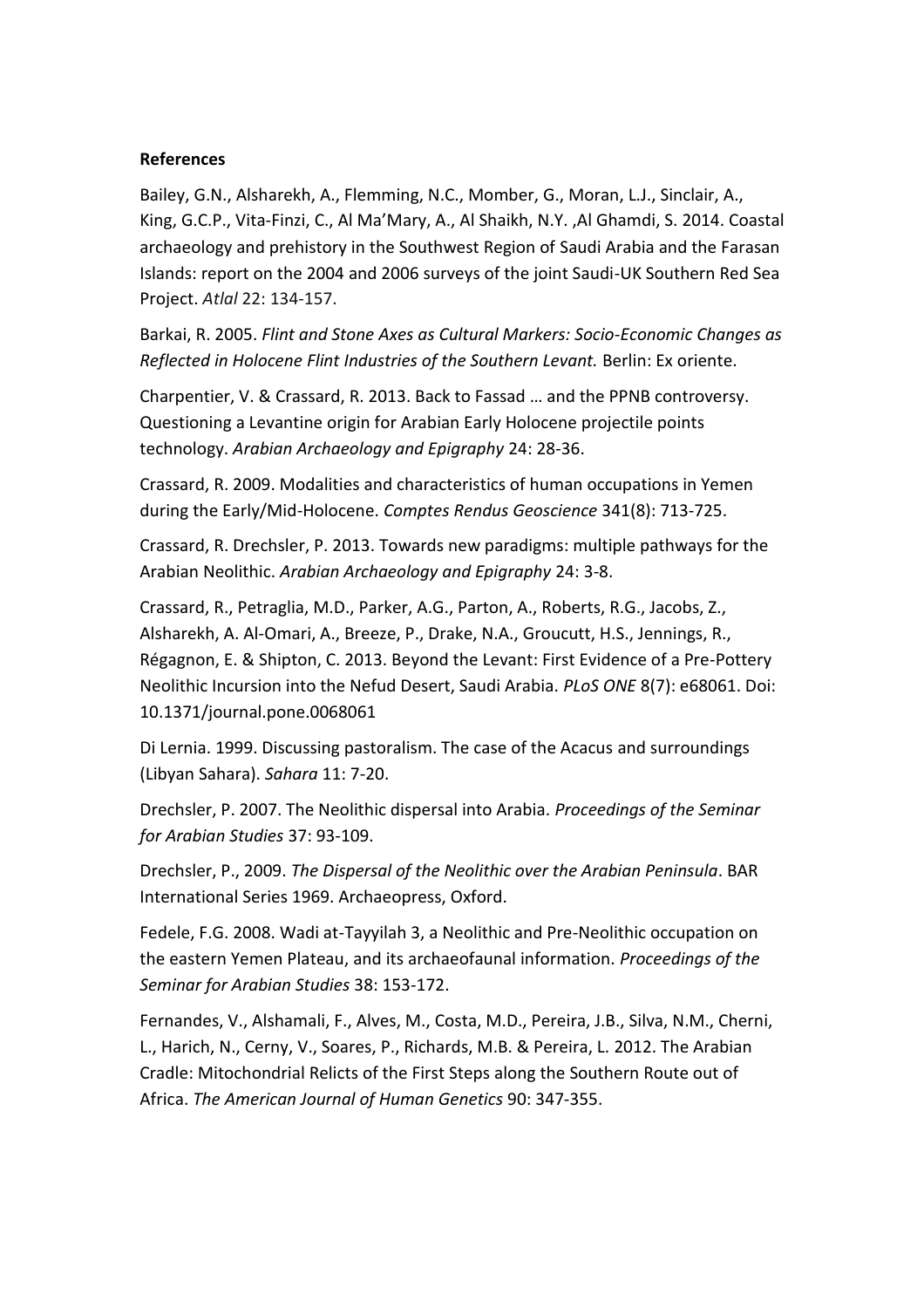Garrard, A., Harvey, C.P.D. & Switsur, V.R. 1981. Environment and Settlement during the Upper Pleistocene and Holocene at Jubba in the Great Nefud, Northern Arabia. *Atlal* 5: 137-148.

Guagnin, M., Shipton, C., al-Rashid, M., Moussa, F., El-Dossary, S., Bin Sleimah, M., Alsharekh, A. & Petraglia, M. Submitted. An Illustrated Prehistory of the Jubbah Oasis: Reconstructing Holocene Occupation Patterns in northwestern Saudi Arabia from Rock Art and Inscriptions. Arabian Archaeology and Epigraphy.

Guagnin, M., Jennings, R., Clark-Balzan, L., Groucutt, H.S., Parton, A. & Petraglia, M.D. 2015. Hunters and herders: Exploring the Neolithic transition in the rock art of Shuywaymis, Saudi Arabia. *Archaeological Resarch in Asia* 4: 3-16. Doi: 10.1016/j.ara.2015.08.001

Henry, D.O., Cordova, C., White, J.J., Dean, R.M., Beaver, J.E., Ekstrom, H., Kadowaki, S., McCorriston, J., Nowell, A. & Scott-Cummings, L. 2003. The Early Neolithic site of Ayn Abū Nukhayla, Southern Jordan. *Bulletin of the American Schools of Oriental Research* 330: 1-30.

Henton, E., McCorriston, J., Martin, L. & Oches, E.A. 2014. Seasonal aggregation and ritual slaughter: Isotopic and dental microwear evidence for cattle herder mobility in the Arabian Neolithic. *Journal of Anthropological Archaeology* 33: 119-131.

Hilbert, Y.H., White, T.S., Parton, A., Clark-Balzan, L., Crassard, R., Groucutt, H.S., Jennings, R.P., Breeze, P., Parker, A., Shipton, C., Al-Omari, A., Alsharekh, A. & Petraglia, M.D. 2014. Epipalaeolithic occupation and palaeoenvironments of the southern Nefud desert, Saudi Arabia, during the Terminal Pleistocene and Early Holocene. *Journal of Archaeological Science* 50: 460-474.

Martin, L. and Edwards, Y. 2013. Diverse strategies: evaluating the appearance and spread of domestic caprines in the southern Levant, Chapter 4, in (Eds) S. Colledge, J. Conolly, K. Dobney, K. Manning & S. Shennan, The Origins and Spread of Domestic Animals in Southwest Asia and Europe, 49-82. California: Left Coast Press.

Martin, L., McCorriston, J., Crassard, R. 2009. Early Arabian pastoralism at Manayzah in Wadi Sana Hadramawt. *Proceedings of the Seminar for Arabian Studies* 39: 271- 282.

McCorriston, J. & Martin, L. 2009. Southern Arabia's Early Pastoral Population History: Some Recent Evidence, Chapter 17 in (M.D. Petraglia & J.I. Rose) *The Evolution of Human Populations in Arabia*, Springer, 237-250.

McCorriston, J., Harrower, M., Martin, L. & Oches, E. 2012. Cattle Cults of the Arabian Neolithic and Early Territorial Societies. *American Anthropologist* 114(1): 45- 63.